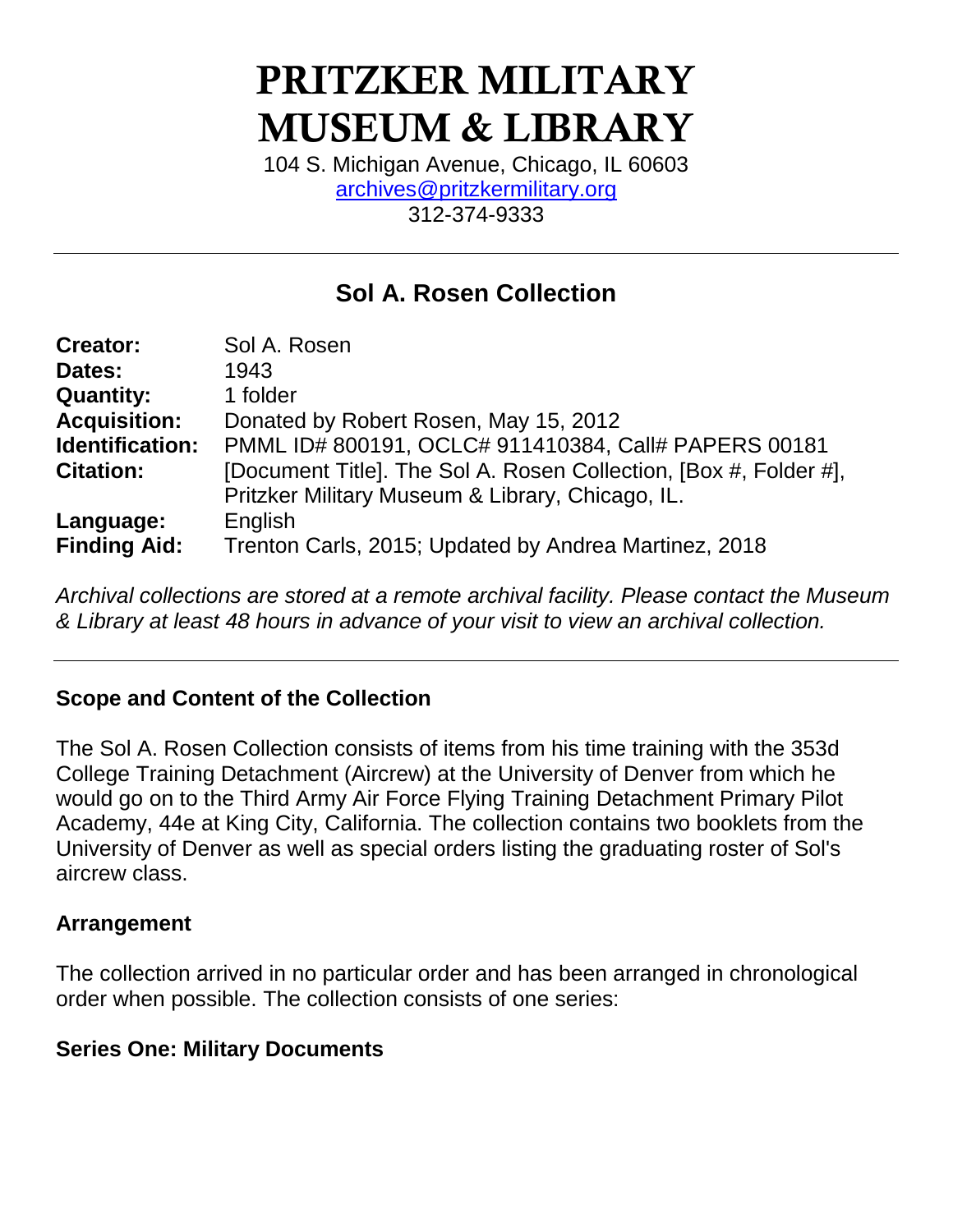## **Rights**

Copyrights held by Robert Rosen were transferred to the Pritzker Military Museum & Library. All other rights are held by the author or publisher. Users assume responsibility for following copyright laws as established by US Code Title 17.

## **Related Material**

*Aircrewman: a record of class 353d College Training Detatchment (Aircrew)*, University of Denver, Denver, Colorado.

Call #: Rare Book Room – U409.C6 U5 43-C-6

*Army pilots in the making.* "Mesa Del Rey" Palo Alto Airport, Inc. King City, California Call #: Rare Book Room – D769.85 .C21 P35 1944

*The King's log: Third Army Air Force Flying Training Detachment Primary Pilot Academy, 44e*, King City, California.

Call #: Rare Book Room –D769.85. C21 U55 1944

## **Key Subjects**

This collection is indexed under the following headings in the Library's online catalog. Researchers interested in materials about related topics, persons, or places should search the catalog using these subject headings.

## **Subjects**

Aeronautics, Military--Study and teaching--Colorado. Flight crews--Training of--Colorado. United States. Army Air Forces. College Training Detatchment (Aircrew), 353rd.

## **Container List**

| 800191001 | University of Denver souvenir booklet. Includes twelve<br>pages of photographs of buildings on campus. Sol has<br>included notes on many of the pictures as well as date of<br>entry into the college. | 5/28/1943 |
|-----------|--------------------------------------------------------------------------------------------------------------------------------------------------------------------------------------------------------|-----------|
| 800191002 | 353d College Training Detachment (Aircrew) University of<br>Denver graduating roster: Special Orders Number 35, to                                                                                     | 8/14/1943 |